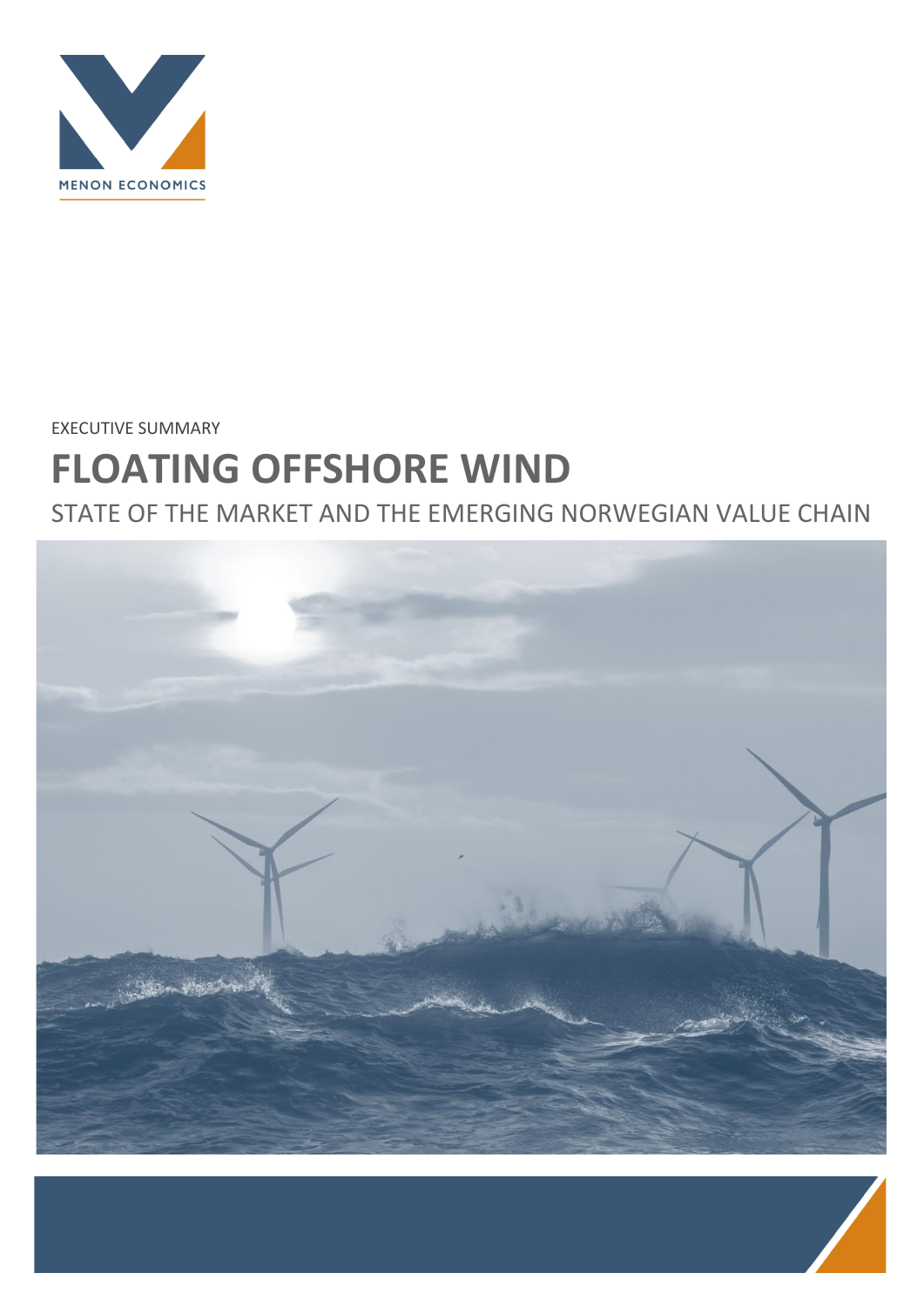# **Executive summary**

A concerted effort to develop floating offshore wind industry has been on the agenda in Norway for several years. Even though Norwegian authorities in recent years have clearly signalled that they want to build a Norwegian-based offshore wind industry, it was not until May 2022 that specific ambitions were presented about realisation of large-scale production on the Norwegian continental shelf. Still, there is uncertainty related to both framework conditions, timeline, and to which scale. To succeed with such an effort, it is important to have upto-date information about the market and the players that are active in the segment. In this report, we present three sub-analyses related to the development of a Norwegian-based floating offshore wind industry. These are:

- A market analysis of the global market for floating offshore wind
- An assessment of the revenue potential of Norwegian players
- Economic impact analysis for a Norwegian-based industry

## **The market for floating offshore wind**

The market for floating offshore wind is relatively immature, compared to competing technologies. This means that major changes may occur within a short timeframe. This is obvious when looking at the activity that has taken place in the market for offshore wind in the last few years, where floating offshore wind installations now make up a considerable share of the capacity that is being developed. Our analysis of the most important market drivers points to a continued positive trend in the market. Specifically, we point to the following development trends:

- An increasingly ambitious global climate and renewable energy policy agenda that increases the need for, and development of, renewable production capacity across national borders. This also includes countries with limited access to shallow waters suitable for bottom-fixed wind turbines.
- Several countries are increasing their targets for offshore wind development in general, and some have also presented specific and ambitious figures for floating offshore wind. Furthermore, several countries are signalling their intentions to hold auctions with the aim of realising large-scale floating offshore wind farms within a relatively short timeframe.
- The cost level associated with floating offshore wind may fall significantly within the next few years, which increases the market potential in both the short and long term. The more competitive floating offshore wind becomes relative to other renewable technologies, as well as other measures that can reduce global greenhouse gas emissions, the higher the rate of development that is to be expected.

Based on our analysis of market trends, as well as detailed data on projects and areas under development, we expect that the market for floating offshore wind will have an installed capacity of approximately 50 GW in 2035. The growth rate is particularly high after 2030. This is, among other factors, driven by the increased scale of upcoming offshore wind projects and the realization of economies of scale. Our analyses indicate a **global market for floating offshore wind with a capacity of between 210 and 310 GW in 2050**. What mainly separates the extremes in this range is the relative cost development of other emission reduction measures and the level of ambition in global climate policy. The lower interval thus reflects a situation where floating offshore wind plays a relatively minor role in countries with several alternative measures available, and/or that individual countries do not achieve emission reduction in line with the Paris Agreement. Due to the long timeframe, these estimates are associated with considerable uncertainty. Based on the drivers we have assesed in our analysis however, we consider the upside in the market to be significantly larger than the downside.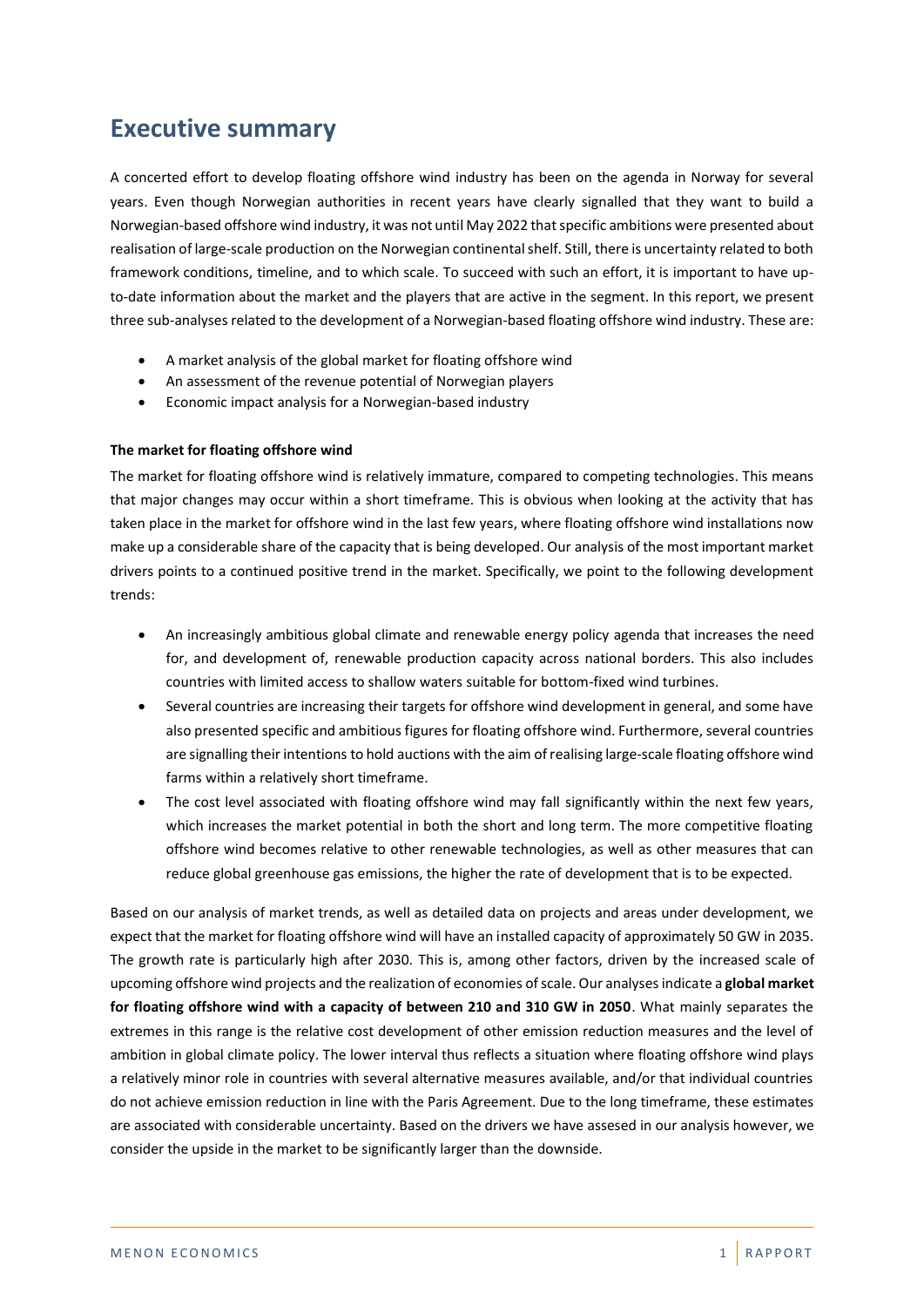Based on our analysis of the global market development, as well as predictions for cost development of floating offshore wind, we expect that **yearly global revenues in 2050 for floating offshore wind will be somewhere in the range of NOK 430bn and NOK 689bn**.

# **Revenue potential of the emerging Norwegian industry within floating offshore wind**

The potential of the global floating offshore wind market is large. However, the future Norwegian market share depends on their relative competitiveness. We consider that Norwegian actors have a competitive advantage in the following areas:

- Advanced offshore expertise, technological insight and quality of products/services
- Suitable topography and short geographical distance to European markets
- Good cooperation between Norwegian actors, which promotes synergies and supplier diversity
- Existing cooperation with international companies which promote innovation and provide market access
- An internationally leading innovation ecosystem, based on formal clusters, test centres and cooperation with academia and R&D institutions

We do however also find significant barriers that limit the growth potential of Norwegian actors. These are linked to both company-specific and market-specific barriers. Company-specific barriers include high wages and costs, limited production capacity and a lack of *access* to relevant skills. When it comes to market challenges, we point to a lack of a domestic market, lack of market access for smaller players and a lack of reference projects that are specific to offshore wind. Furthermore, we point out that processes related to regulation and framework conditions are too slow and create uncertainty for the industry. The government's recently launched ambition of 30 GW of offshore wind by 2040 marks an important change in Norwegian industrial and energy policy. However, it is important that this target is followed up with specific measures, and that it does not become a convenient excuse for a lack of further action. As of today, it has not been clarified which framework conditions will apply to the industry. Moreover, it is not known how much floating offshore is included in the ambition, and when we will see the start of large-scale production on the Norwegian continental shelf. The realisation of projects will be important for building competitiveness in an international market. Norwegian players currently have limited experience that is specific to offshore wind. Furthermore, the value of transferring expertise and resources from the Norwegian offshore industry will fall over time, as players in a number of countries are in the process of positioning themselves in the market for floating offshore wind.

**Our analysis shows that the emerging Norwegian industry can capture a market share of 5 to14 percent of the total global market for floating offshore wind.** To reach the upper interval of 14 percent entails that Norwegian players will have to succeed with large-scale industry building and manage to position themselves as a leading value chain in the international market. The lower interval assumes that the development of a value chain is mainly driven by individual actors that compete outside Norway in the commercialisation phase. In other words, here we assume that in such a scenario *no active industrial policy* to *accelerate* the development of floating offshore wind in Norway will be put into place until the market is more mature. This limits the development of vertical and horizontal links between players in offshore wind in the short and medium term, so that supplier diversity and resulting synergies will be limited. Based on this, we estimate that **annual Norwegian offshore wind revenue in the interval between NOK 21 and NOK 96 billion in 2050.**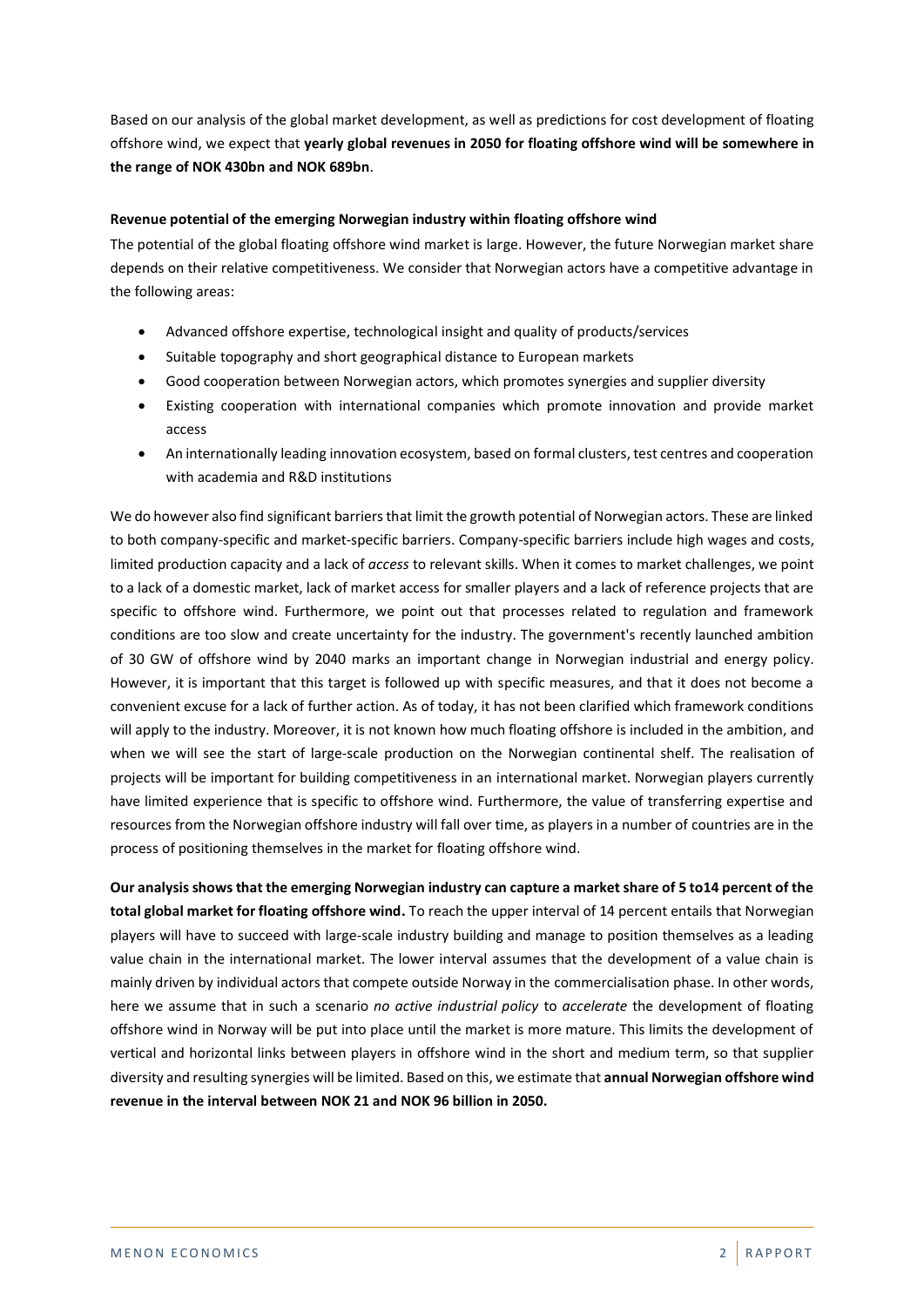

**Figure A: Estimated average yearly revenue for Norwegian players in the period up to 2050 in NOK billion, based on the market size in 2050 (in GW) and market share of Norwegian players. Source: Menon Economics**

The estimated revenue potential is based on a bottom-up analysis where we have combined different scenarios for the geographical distribution of projects; how Norwegian players will position themselves internationally; as well as national framework conditions for the development of a Norwegian-based industry. **Although Norwegian players' expected revenue will increase if the market becomes larger, it is the domestic development in competitiveness that has the greatest impact on the overall revenue potential.**

## **The economic impact of a Norwegian-based floating offshore wind industry**

In our economic impact analysis, we have estimated the total economic impact of a Norwegian-based floating offshore wind industry. The total impact include both direct and indirect effects. Direct effects are the employment and value added within the offshore wind industry itself. The indirect effects are generated as a result of the demand impulse from the offshore wind industry and are distributed throughout the rest of the Norwegian economy through purchases from different sub-suppliers. Our main findings are illustrated in the figure below.



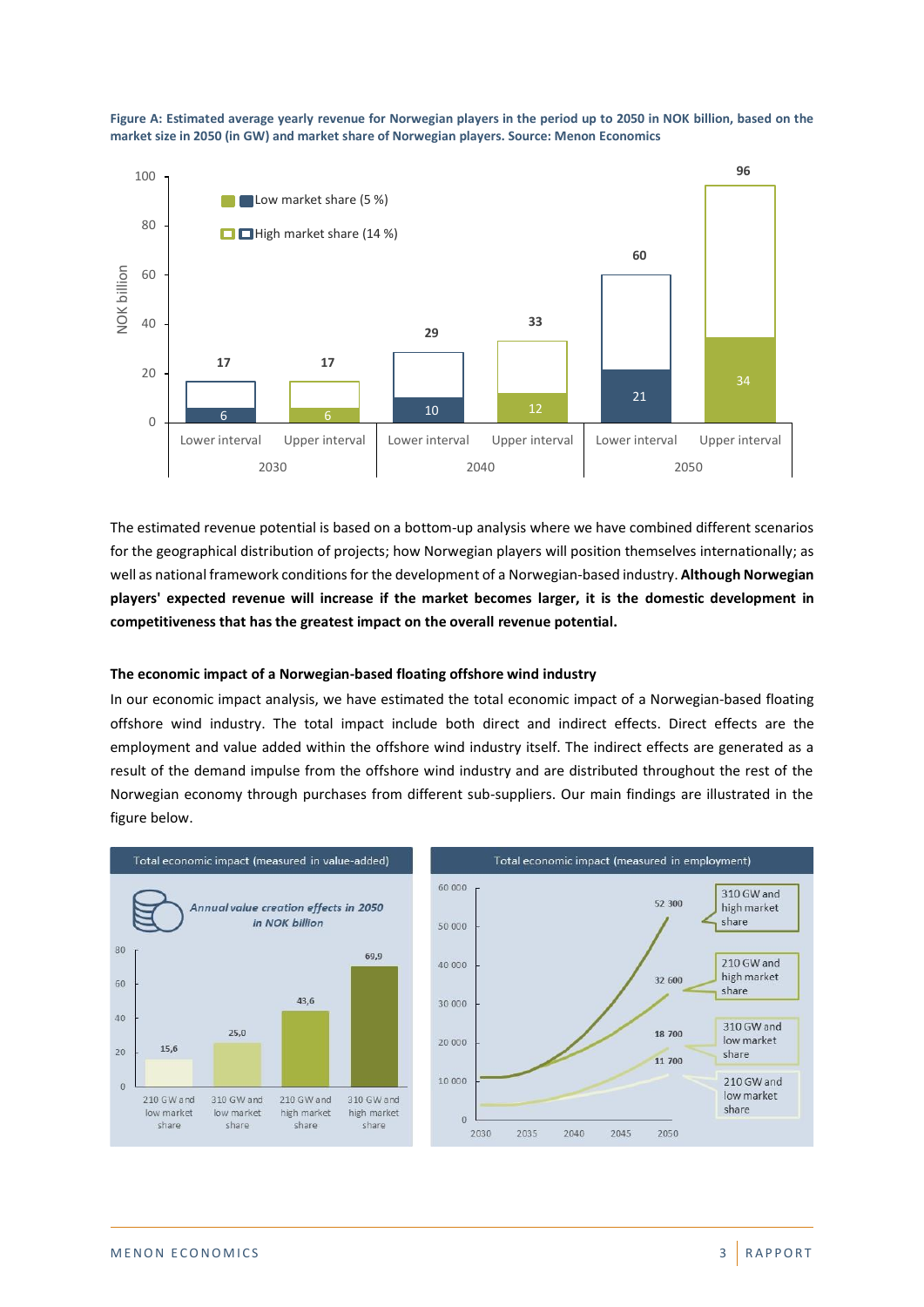Our analyses show that a Norwegian-based floating offshore wind industry will result in total employment effects of between 11,700 and 52,300 employees in 2050. The upper estimate is equivalent to approximately 25 percent of the total employment effects of the petroleum industry in 2019. In other words, floating offshore wind has the potential to play a crucial role in the further development of today's offshore industry, both in terms of volume and when it comes to knowledge transfer. In addition, increased competitiveness with regard to floating installations can strengthen the position of Norwegian players in the bottom-fixed offshore wind segment. These employment effects come in addition to those we have estimated here. Furthermore, a Norwegian-based industry within floating offshore wind can generate annual total value-added effects of NOK 15.6 – 69.9bn in 2050.

## **Success criteria**

Our analyses have identified a considerable revenue and employment potential for Norwegian actors in the market for floating offshore wind. The question now is how to realise this potential. In this report, we present eight points which we believe are important for the development of a competitive Norwegian-based industry for floating offshore wind:

- Development of an active home market
- An early start when it comes to establishing national supply chains
- Following up the existing targets with specific measures and efficient processes
- Targeted policy instruments that facilitate technological development, scale-up and internationalisation
- An ambitious European effort where Norway takes a leading role
- A willingness to adapt among Norwegian actors, especially from the offshore oil and gas industry
- Pointed development of transferable skills and expertise, especially from offshore oil and gas
- Sufficient willingness to invest in production capacity and standardisation, including development of ports and infrastructure for building and assembly of turbines

If we look at the market for bottom-fixed installations, it is the countries that acted early and strategically built a domestic industry, in their respective home markets, which dominate today. This shows how important it is that Norwegian authorities quickly establish targeted policy instruments and predictable framework conditions. The stated ambitions must be followed up with specific measures and effective processes. This will help Norwegian players to adapt and reduce the risk associated with investing in production facilities, infrastructure and competence development. If both the authorities and the industry are willing to invest, our analyses show that it is possible to build a leading value chain within floating offshore wind in Norway.